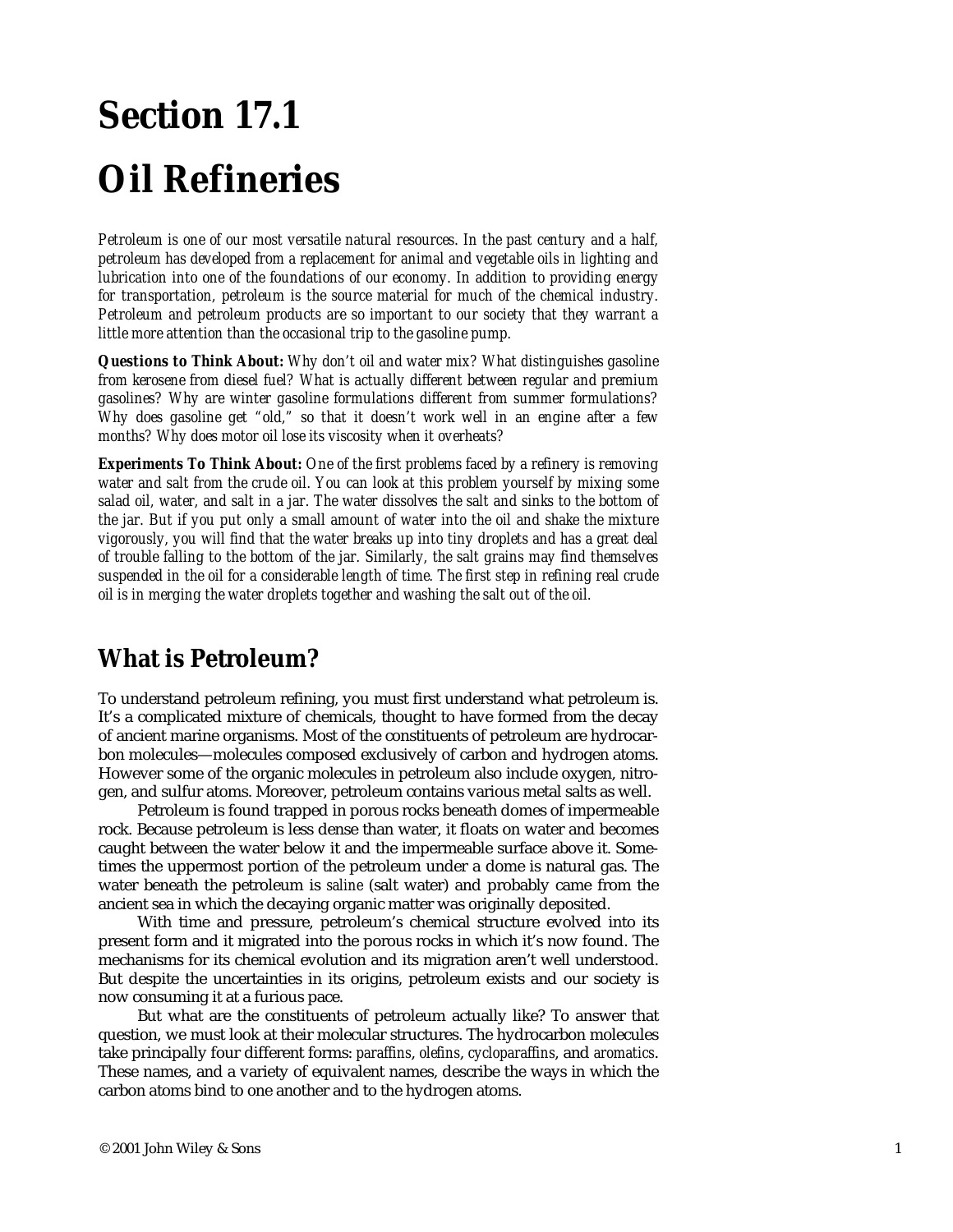

Fig. 17.1.1 - The covalent bonds that hold organic molecules together are directional. When a carbon atom binds to four hydrogen atoms (*a*), the hydrogen atoms arrange themselves at the corners of a tetrahedron (*b*).



Fig. 17.1.2 - Paraffins are chain-like hydrocarbons with single bonds between carbons. These molecules can be linear, as in (*a*) methane, (*b*) propane, and (*c*) heptane, or they can have branches as in (*d*) 2,2,4-trimethylpentane ("isooctane" or simply "octane").

In all four cases, the atoms are held together by covalent bonds. In a basic covalent bond, two adjacent atoms share a pair of electrons and become bound together at an equilibrium spacing. By letting the electrons move back and forth between and around their nuclei, these two atoms manage to reduce their overall energy so that it takes work to separate them.

This energy reduction is partly due to electrostatic effects and partly due to quantum physics. Locating the electrons between the two nuclei creates stronger attractive forces than repulsive ones, reducing the overall electrostatic potential energy and helping to hold the two atoms together.

But the shared electrons also have a larger domain in which to move. They are suddenly able to orbit two atoms rather than one. An electron has a wavelike character and the longer its wavelength, the smaller its kinetic energy. When allowed to spread out between two atoms, the electrons can increase their wavelengths and reduce their kinetic energies. Overall, a covalent bond lowers both potential and kinetic energies, and makes it quite difficult to separate the atoms involved.

The most important atom in both petroleum and organic chemistry is carbon. A carbon atom has four valence electrons and needs four more to complete its electronic shell of eight electrons. This shell structure is a consequence of quantum physics and, when completed, is a nearly uniform, spherical ball of electrons. Completing the shell minimizes the energy of the atom and makes the molecule it resides in more chemically stable. To complete its electronic shell and achieve this stability, a carbon atom typically shares valence electrons with four adjacent atoms. It ends up with four pairs of shared electrons and a completed shell.

But those adjacent atoms can't be just anywhere. The sharing scheme only completes the carbon atom's electronic shell if the shared electrons end up uniformly distributed around the atom. The best way to achieve this uniform distribution of electrons is to arrange the adjacent atoms on the four points of a tetrahedron (Fig. 17.1.1). A tetrahedron is an equilateral pyramid with a triangular base. This tetrahedral arrangement places the four atoms as far apart as possible and allows the electrons to complete the electronic shell properly.

So a carbon atom's neighbors must be in the right places. In general, covalent bonds only work when the atoms involved are correctly oriented relative to one another. This directionality of covalent bonds gives organic molecules specific shapes and these shapes are important to the properties of petroleum. They are also critical to the functioning of biological systems, so that life couldn't exist without the directionality of covalent bonds. Since most atoms need four pairs of electrons to complete their electronic shells, tetrahedral arrangements of atoms are common in organic molecules.

To see how covalent bonds contribute to the characteristics of petroleum, let's look at the structures of the four different hydrocarbons listed above. The simplest case is the **paraffins**—chain-like molecules in which strings of carbon atoms are decorated with hydrogen atoms (Fig. 17.1.2). As you might expect, the four atoms surrounding each carbon atom in a paraffin molecule are located on the points of a tetrahedron. This arrangement gives the paraffins a zigzag structure. Some paraffin molecules have only a single chain (Fig. 17.1.2*c*) while others branch extensively (Fig. 17.1.2*d*). The branching is important for gasoline and diesel fuel.

Branching allows the carbon atoms in a paraffin molecule to arrange themselves in a variety of different ways. The 2,2,4-trimethylpentane molecule shown in Fig. 17.1.2*d* is just one of eighteen ways in which 8 carbon atoms and 18 hydrogen atoms can join together to form a molecule. Two molecules that contain the same assortment of atoms but differ in the exact arrangements of those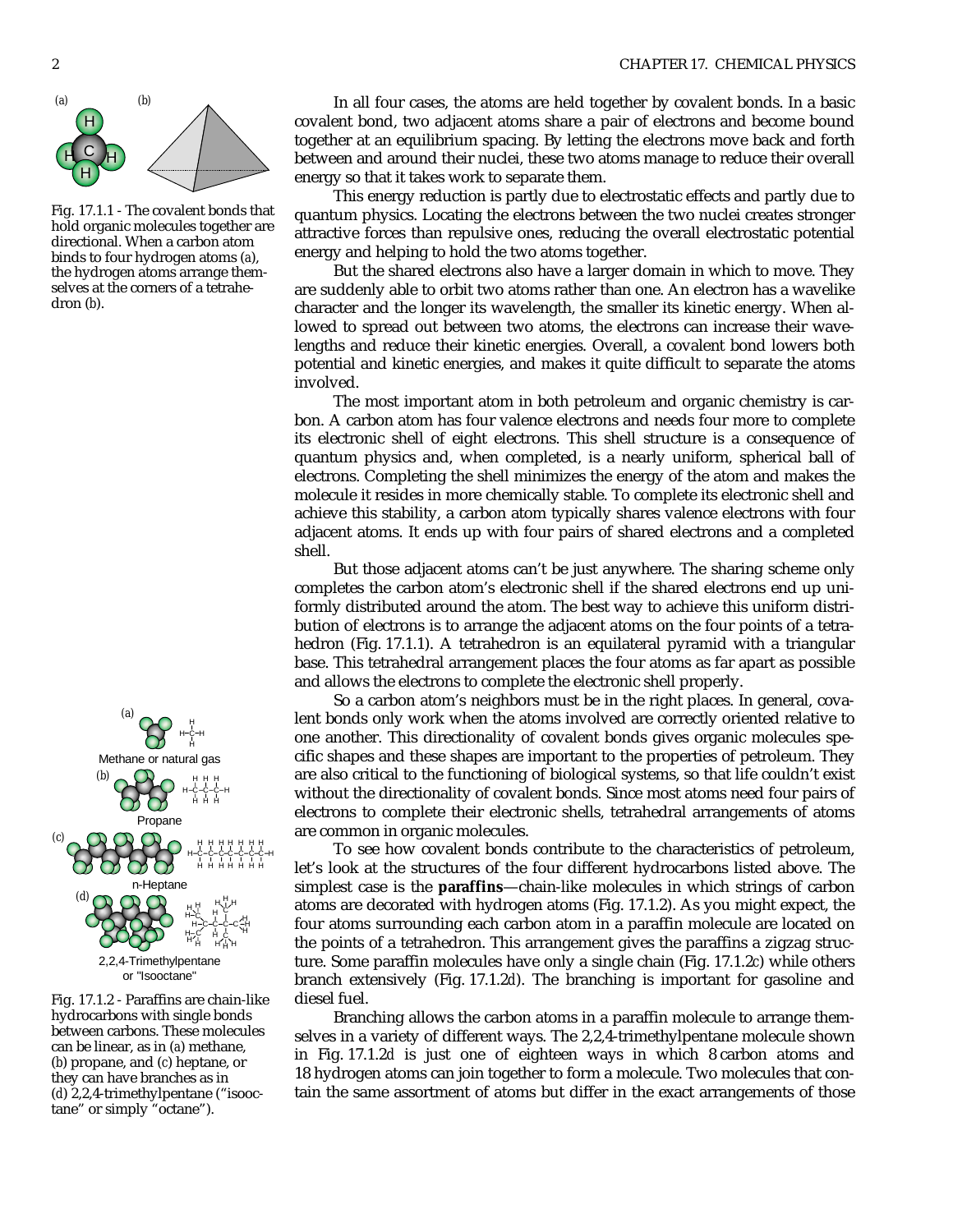atoms are called **isomers**. Petroleum contains vast assortments of these different isomers.

While the paraffin molecules in Fig. 17.1.2 appear to be rigid, orderly structures, they actually have some freedom of motion left. The covalent bond between each pair of atoms allows those atoms to turn freely about the bond (Fig. 17.1.3). The atoms in a paraffin molecule can and do swivel about the bonds between them. As a result, paraffin molecules are quite floppy.

**Olefins** are similar to paraffins except that they contain one or more double bonds between carbon atoms (Fig. 17.1.4). Instead of sharing one pair of valence electrons, the two carbon atoms in a double bond share two separate pairs of valence electrons. One pair of electrons orbits both nuclei through a path that takes them directly between the atoms but the second pair follows a path that is located on either side of a line between the atoms.

The Pauli exclusion principle prevents two indistinguishable electrons from following identical paths in the covalent bonds. With the first pair of electrons orbiting directly between the two carbon atoms in the double bond of Fig. 17.1.4, the second pair of electrons must orbit in a path that takes them in front of and behind those two atoms. This broader arrangement of electrons helps to complete the spherical electronic shells of both atoms, but it prevents the atoms from rotating about the double bond. The rightmost carbon atom in Fig. 17.1.4 can't swivel about the double bond. Because of their rigid double bonds, olefin molecules are stiffer than paraffin molecules.

The double bonds in olefin molecules make them susceptible to chemical attack. A double bond is particularly vulnerable to a free radical—an incomplete molecule containing an atom with an unpaired valence electron. This unpaired valence electron seeks out valence electrons on other atoms, attempting to form a new covalent bond to complete its electronic shell. While a free radical's best option for partnership is the unpaired electron on another free radical, it will sometimes attack an electron in an existing covalent bond, particularly a double covalent bond. This sort of attack changes the natures of the molecules involved.

A free radical attacks a double bond by grabbing one electron from the second pair, the pair that's not directly between the two atoms. The free radical forms a new covalent bond with one of the two carbon atoms. The former double bond becomes a single bond, leaving the second carbon atom with an unpaired electron. That second atom becomes a free radical itself.

Their double bonds make olefin molecules reactive and they tend to stick to one another permanently. Automobiles can tolerate olefin molecules in their gasolines as long as the olefins have only one double bond. But olefins with more than one double bond per molecule, *polyolefins*, can form gummy deposits in your car and are unsuitable for gasoline. While olefin molecules are rare in crude oil, they're created during the refining process. Part of the finishing work in a refinery is to remove polyolefin molecules to make the gasoline more stable against gum formation. Aircraft, which burn fuel in thin, high altitude air, run into gum problems even with olefins containing only one double bond. Aviation fuels avoid olefins entirely.

In addition to the chain-like paraffin molecules, petroleum also contains ring-like molecules called **cycloparaffins**. Cycloparaffins occur because chainlike paraffins are floppy and can form loops and coils. The two ends of a typical chain-like paraffin molecule can touch one another and will bind together to form a ring if you remove two hydrogen atoms (Fig. 17.1.5). While the most commonly occurring rings contain five or six carbon atoms, rings with three, four, seven, or more carbon atoms are also found in petroleum. Molecules with more than one ring are also common.

The last important group of hydrocarbons found in petroleum are the **aromatics**. These molecules include a special type of six-carbon-atom ring—an **aro-**



Fig. 17.1.3 - Paraffin molecules aren't rigid because carbon atoms can rotate around the covalent bonds between them. The rightmost carbon atom in this paraffin molecule can swivel, just like the knob of a water faucet.



Propene

Fig. 17.1.4 - Olefins have one or more double bonds between carbon atoms. Here the rightmost pair of carbon atoms in a propene molecule are connected by a double bond. One pair of valence electrons lies between the two carbon atoms, while the second pair of electrons orbits in front of and behind the line between the atoms.



Fig. 17.1.5 - Cycloparaffins contain chains that close on themselves to form rings. Adjacent carbons bind to one another in a zigzag pattern so that these molecules aren't flat. The rings are often represented by polygons, in which each vertex corresponds to a carbon atom holding as many hydrogen atoms as it can.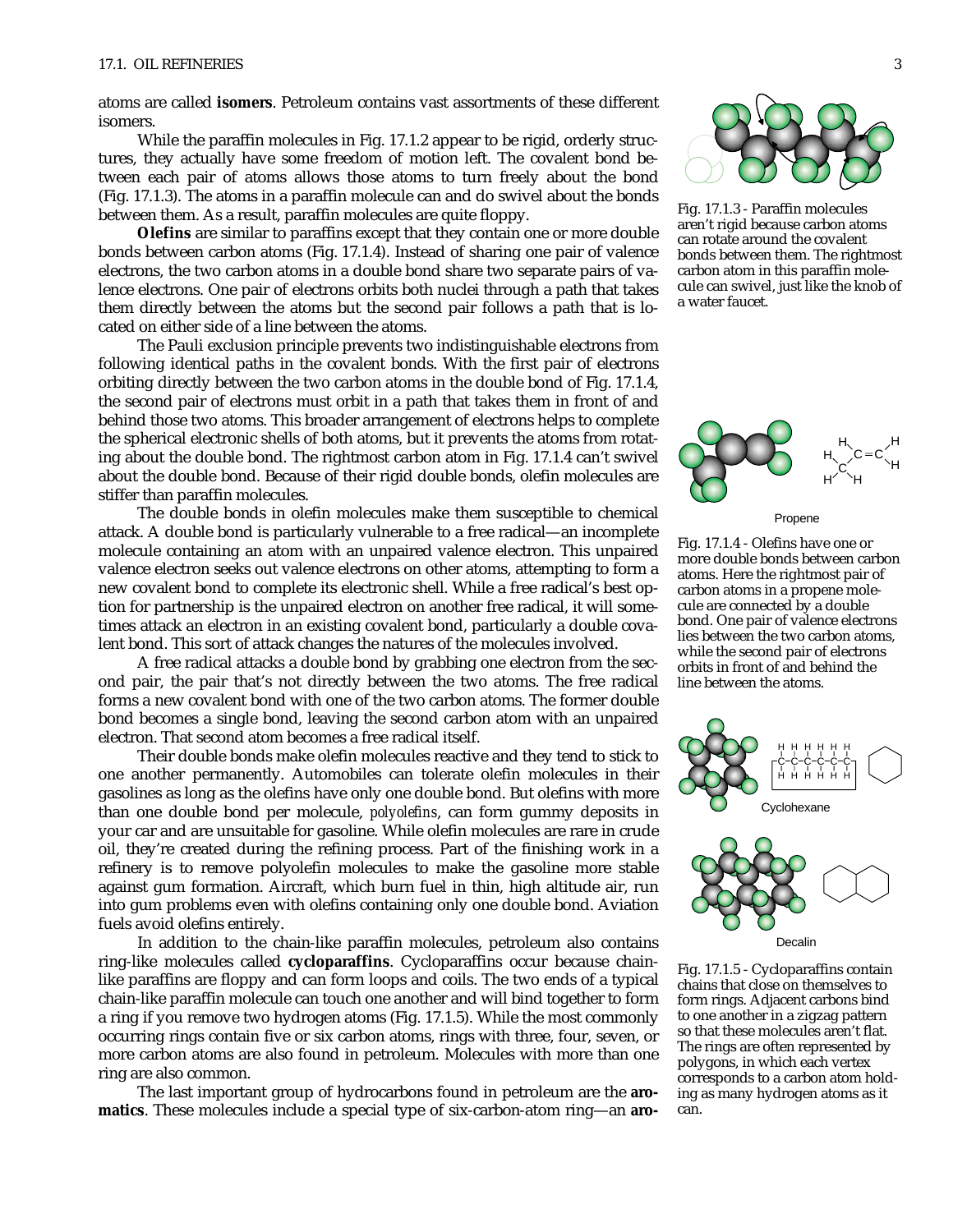

Fig. 17.1.6 - Aromatic molecules include one or more special sixcarbon-atom rings. The atoms in an aromatic ring are held together by one and a half covalent bonds, with the half bond referring to six electrons that circulate about the ring above and below the lines between atoms. Aromatic rings are represented as hexagons with circles inside.



Fig. 17.1.7 - Carbon, nitrogen, oxygen, and sulfur atoms can all form covalent bonds. A carbon atom can form four covalent bonds, a nitrogen atom three, and an oxygen or sulfur atom two. When these atoms bond to hydrogen atoms, they form four familiar molecules.

**matic ring**. The simplest molecule containing an aromatic ring is the benzene molecule (Fig. 17.1.6). In this ring, two adjacent carbon atoms are held together by sharing one and a half pairs of electrons. The first pair of electrons orbits between the two carbon atoms and forms a typical covalent bond. But the extra half pair of electrons is shared around the entire ring to form an extra half bond between each pair of carbon atoms. Each carbon atom contributes one electron to this special bonding arrangement, yielding six electrons overall. These six electrons orbit all the way around the ring, above and below the atoms themselves, and help to hold the six atoms together. With lots of room to move, these electrons have long wavelengths and low kinetic energies.

Aromatic rings are naturally flat. The tetrahedral structures that give paraffin and cycloparaffin molecules their zigzag shapes are absent in the aromatics. The carbon atoms in an aromatic ring still act to fill their electronic shells but the ring electrons occupy the tops and bottoms of those shells. As a result, the carbon atoms don't bond to atoms above or below the ring. Instead, each carbon atom bonds to three atoms at the points of an equilateral triangle and thus completes its electronic shell. Two of these atoms are other carbons in the ring. The third is typically a hydrogen atom. Because they are built out of equilateral triangles, the aromatic hydrocarbons are basically flat (Fig. 17.1.6).

These four types of hydrocarbons account for most of the molecules in petroleum. However, petroleum also contains molecules that mix two or more of these types together. Such molecules include rings with side chains and aromatic rings attached to cycloparaffin rings. Systematic studies of crude oil have shown that it contains almost any hydrocarbon molecule you can imagine.

Some petroleum molecules also contain oxygen, sulfur, and/or nitrogen atoms. These three atoms, along with carbon and hydrogen, account for most of the organic chemicals in living organisms and presumably entered petroleum during its formation from decaying biological material. Like carbon and hydrogen, oxygen, sulfur, and nitrogen atoms form covalent bonds with their neighbors. However they are closer to completing their electronic shells and don't need to form as many covalent bonds as do carbon atoms.

Oxygen and sulfur atoms both have six valence electrons and need only two more to complete their electronic shells. These atoms normally form two covalent bonds with adjacent atoms, bringing in two additional shared electrons and completing a shell of eight electrons. Nitrogen atoms have five valence electrons and need three more to complete their electronic shells. They normally form three covalent bonds with adjacent atoms, bringing in three additional shared electrons and again completing a shell of eight.

Oxygen, sulfur, and nitrogen often substitute for carbon atoms in organic molecules but bind to fewer atoms (Fig. 17.1.7). While a carbon atom can bind to four hydrogen atoms to form methane, a nitrogen atom can bind to only three hydrogen atoms to form ammonia. Oxygen and sulfur can bind to only two hydrogen atoms, forming water and hydrogen sulfide (rotten egg gas) respectively.

Substitutions of oxygen, sulfur, and nitrogen atoms in the molecules of crude oil are generally undesirable in finished petroleum products. Sulfur is particular bad because of its unpleasant smell and contribution to acid rain. Crude oil that contains substantial amounts of sulfur is called "sour crude" while that without much sulfur is referred to as "sweet crude." Oxygen, nitrogen, and sulfur atoms are often removed from petroleum molecules during the refining process by reacting them with hydrogen gas in a process called *hydrotreating*.

#### **CHECK YOUR UNDERSTANDING #1: Sometimes It's Good to be Rigid**

The protein molecules that carry out most of the chemical tasks in living organisms have complicated but well-defined shapes. These proteins are composed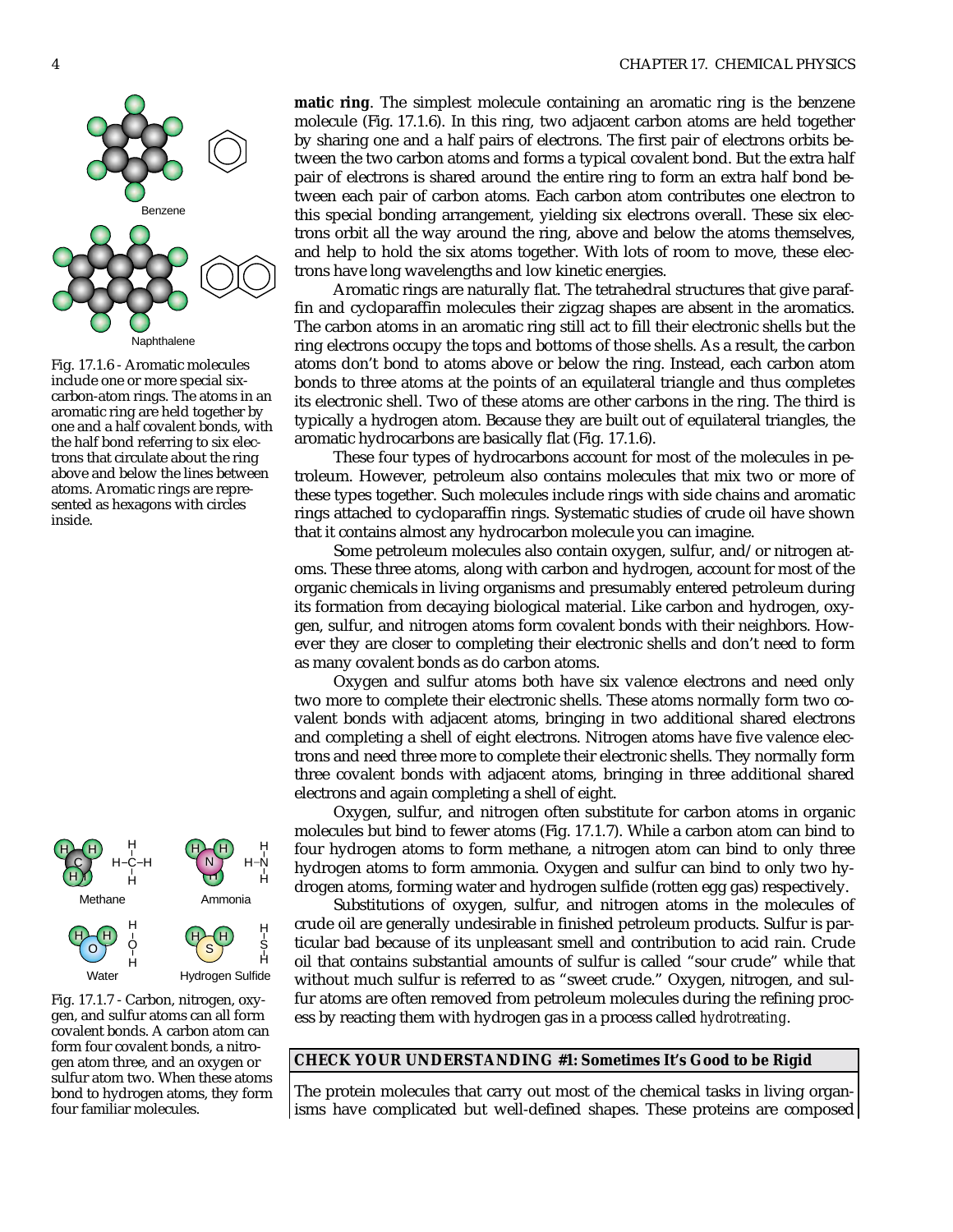principally of carbon, hydrogen, oxygen, nitrogen, and sulfur atoms. How does a protein molecule maintain its well-defined structure?

## **What are Petroleum Products?**

Unfortunately, crude oil isn't very useful in its raw form and must be processed extensively before it's marketable. This processing is the job of an oil refinery. But before we examine how oil refineries work, we must first consider the products they're trying to produce. Each petroleum product is an assortment of different molecules, selected and blended so that the finished mixture has the appropriate physical and chemical properties for the task it must perform. Here are some of the petroleum products made at refineries.

Let's start with gasoline for automobiles. To make gasoline, the refinery blends molecules that tend to be liquid at room temperature but gaseous at temperatures above about 200 °C, that burn easily and completely in the presence of sufficient air, and that are resistant to knocking. As we saw in Section 7.2, knocking is premature ignition that occurs when fuel and air are compressed in an automobile engine cylinder. Work done on the gaseous mixture of fuel and air during compression raises its temperature, so the mixture is in danger of igniting spontaneously before the spark plug fires. A properly formulated gasoline avoids this spontaneous ignition.

While gasoline should remain a liquid at room temperature to stay in the tank, it must become a gas in a hot engine to burn efficiently. Not every hydrocarbon molecule can meet these two requirements. Some hydrocarbon molecules are more **volatile** than others—converting easily into a gas. A hydrocarbon molecule's volatility is determined mostly by its size. Small hydrocarbon molecules evaporate more easily than large hydrocarbon molecules.

The size-dependence of volatility is related to the force holding the hydrocarbon molecules together as a liquid: the van der Waals force. This force is the result of tiny electric charge fluctuations that are present in all molecules. As electrons in two nearby molecules move about, they tend to arrange themselves so that the molecules attract one another (Fig. 17.1.8). At any given moment, the two molecules have small electrical dipoles that pull them toward one another. These dipoles come and go but they're still able to hold the molecules together.

The van der Waals forces between two molecules depend on their sizes and shapes. The larger the molecules are, the more electrons they contain and the more electrically polarizable they are. Large molecules experience stronger van der Waals forces than small molecules, which is why most small molecules are gases at room temperature while most large molecules are liquids or solids.

With gasoline, the van der Waals forces must be strong enough to keep it mostly liquid at room temperature, but weak enough to allow it to become mostly gaseous at about 200 °C. These requirements limit the sizes and shapes of the hydrocarbon molecules that gasoline can contain. The size of a hydrocarbon molecule is determined mostly by the number of carbon atoms it contains. For gasoline, the appropriate hydrocarbon molecules range from about 4 carbon atoms on the small end to about 12 carbon atoms on the large end.

Refineries adjust the precise balance of large and small molecules to give the gasoline just the right volatility over the normal range of operating temperatures. The large molecules bind together rather strongly and help to keep the gasoline liquid during storage. The small molecules are easily separated into a gas and quickly evaporate from an open container of gasoline. Butane molecules, which have only 4 carbon atoms, are included in the gasoline to make starting easy, even in a cold engine. This volatile chemical evaporates readily and is soon



Fig. 17.1.8 - Two nearby hydrocarbon molecules attract one another with van der Waals forces that are caused by tiny fluctuations in the distributions of electric charge. At one moment (*a*), the charges on the two molecules are arranged so that the molecules attract one another ever so slightly. At another moment (*b*), the charges have rearranged, but the molecules still experience a weak attraction.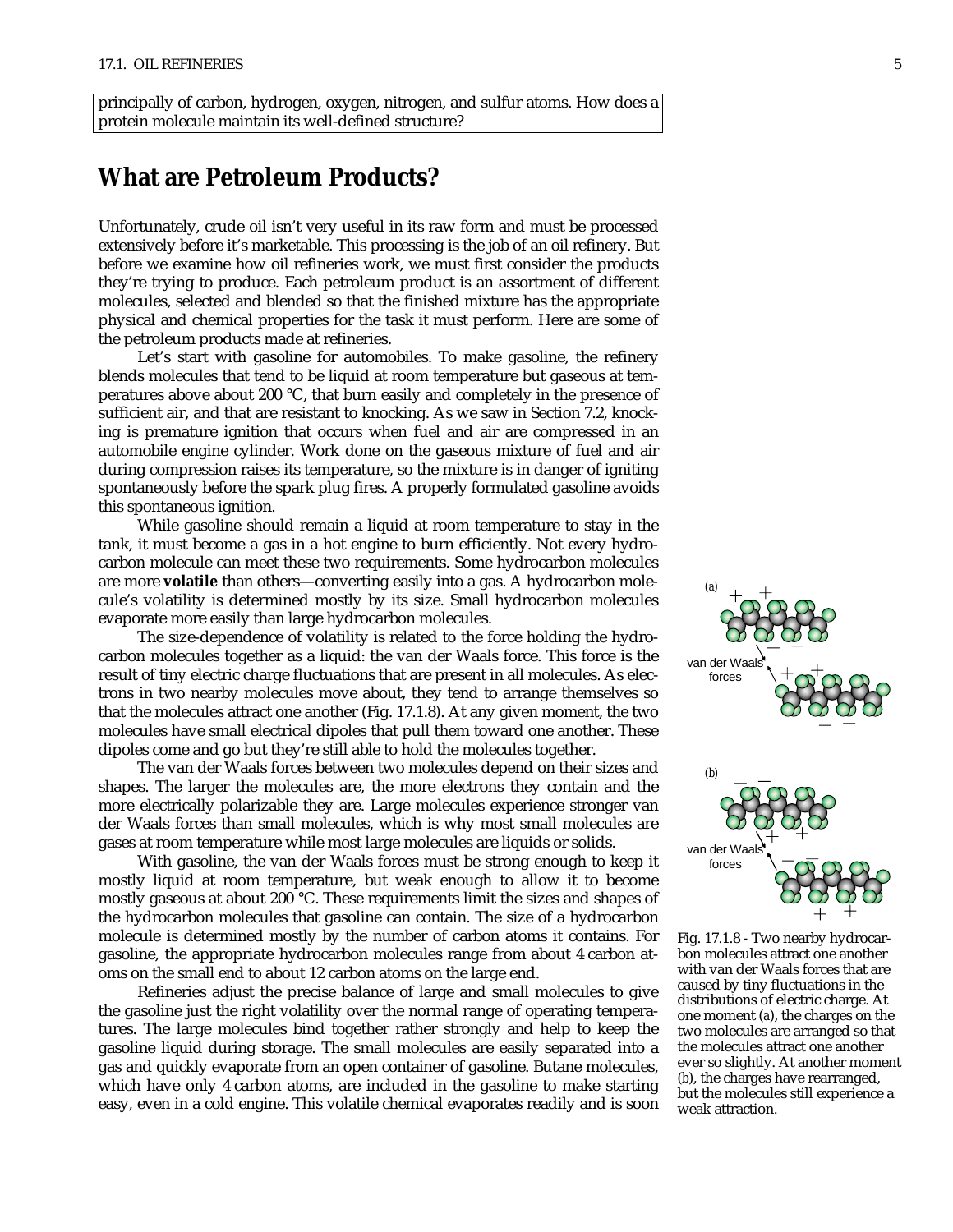lost from stored gasoline. A car or lawnmower with an old tank of gas may not start because its gasoline has no more butane in it.

Because gasoline's ideal volatility depends on the outdoor temperature, the oil refineries adjust their blends according to season and climate. In winter, they reduce the average molecule size so that the gasoline vaporizes more easily in cold weather. In summer, they increase the average molecule size so that the gasoline is less prone to unwanted boiling.

But volatility isn't the only criterion for the molecules in gasoline. The other critical issue for gasoline is its resistance to knocking. Unfortunately the unbranched paraffin molecules that are common in crude oil ignite much too easily to be the major components of gasoline. Instead, most gasoline molecules are highly branched paraffins, olefins, or aromatics that are difficult to ignite.

Resistance to knocking is normally characterized by a gasoline's **octane number**. The higher the octane number, the harder it is to make the gasoline knock. 2,2,4-Trimethylpentane (also called "isooctane" or simply "octane")—a highly branched paraffin molecule with 8 carbon atoms (Fig. 17.1.2*d*)—is particularly resistant to knocking and is the standard by which all other molecules are measured. Its octane number is defined as 100. *n*-heptane, an unbranched paraffin molecule with 7 carbon atoms (Fig. 17.1.2*c*), knocks very easily and is the other standard. Its octane number is defined as 0.

These two hydrocarbons and their mixtures are used to assign octane numbers to gasolines. Each gasoline is compared to various mixtures of "octane" and *n*-heptane until a match is found. The percentage of "octane" in the matching mixture is then the octane number of the gasoline. For example, a gasoline that has the same knock resistance as a mixture of 90% "octane" and 10% *n*-heptane is given an octane number of 90. However, a gasoline's octane rating depends slightly on the conditions in which this comparison is made. The two standard conditions are *research*, corresponding to hard acceleration at low speeds, and *motor*, corresponding to zero acceleration at high-speeds. Any gasoline has two different octane numbers, its **research octane number** (R) and its **motor octane number** (M). These two octane numbers are averaged,  $(R+M)/2$ , to give the octane number that appears on the pump.

In formulating a gasoline, the refinery blends various hydrocarbons to achieve an overall octane number of about 87 for regular or 93 for premium. Since octane number only measures resistance to knocking, two different gasolines with identical octane numbers may contain very different assortments of hydrocarbon molecules. Often **antiknock compounds** are added to a gasoline to increase its octane number. These chemicals interfere with ignition. Tetraethyl lead was the antiknock compound of choice until concerns about lead pollution sent it into disuse. Modern antiknock additives include tert-butyl alcohol and methyl tert-butyl ether.

Kerosene is less volatile than gasoline and consists of molecules with between 10 and 15 carbon atoms. Since kerosene is often used inside houses in lamps and space heaters, it must burn easily and cleanly, without soot or noxious odors. It's normally made from unbranched paraffins and cycloparaffins. Olefins and aromatics are difficult to burn and tend to form soot. Aromatics also tend to have strong odors.

Diesel fuel, jet fuel, and heating oil are very similar. They are even less volatile than kerosene and contain hydrocarbons with between 12 and 20 carbon atoms. While heating oil can contain just about any hydrocarbon, diesel fuel and jet fuel have to be prepared with a little more care.

In a diesel engine, liquid fuel is injected into a cylinder filled with very hot, high pressure air (see Section 7.2). The fuel must ignite easily and spontaneously and burn completely in a very short period of time. The same easy and rapid combustion is important in a jet engine. This requirement of easy ignition is just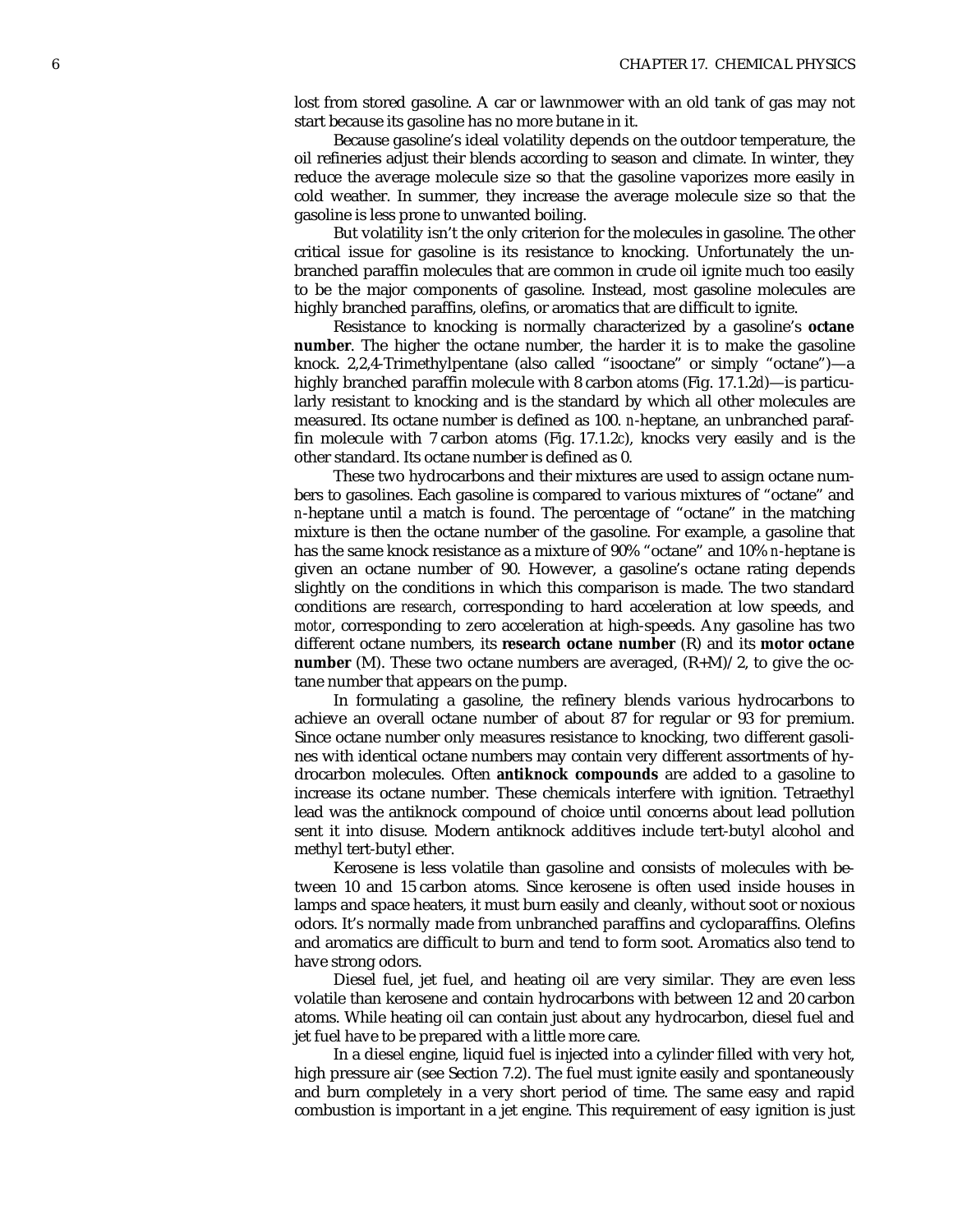the opposite of that in a gasoline engine. The ideal diesel and jet fuel molecules are unbranched paraffin molecules such as *n*-cetane, which contains 16 carbon atoms. Diesel fuels are rated according to their **cetane number;** the extent to which the fuel resembles the easy to burn *n*-cetane and not the hard to burn heptamethylnonane, a highly branched paraffin molecule that also has 16 carbon atoms.

Lubricating oils and waxes are even less volatile than fuel oils and contain molecules of between 20 and 50 carbon atoms. Pure hydrocarbons with molecules this large are normally solids at room temperature. However, lubricating oils contain so many different molecules that they're unable to find the orderly arrangements needed to form crystals. The molecules don't fit together well enough to form a rigid structure and remain a thick, viscous liquid.

Only the longer unbranched paraffin molecules are able to join together to form crystalline solids. These solids are called *paraffin waxes*. With time, paraffin waxes settle out of lubricating oils and are usually removed. At lower temperatures, shorter unbranched paraffin molecules also settle out of lubricating oil. The semi-solid material that forms in cold lubricating oil is *petrolatum* or *petroleum jelly*.

The remaining fluid is lubricating oil. Inserted between two movable surfaces, lubricating oil prevents those surfaces from experiencing sliding friction and wear as they slide across one another. The oil molecules cling to the surfaces and to one another with van der Waals forces and keep the two surfaces from touching. While outside forces may try to push the two surfaces together, pressure in the oil pushes back and keeps the two surfaces apart.

Oil's slipperiness comes from the nature of the forces between molecules. A pair of oil molecules is drawn together by van der Waals forces and by whatever pressure is present in the oil. However, if the molecules approach one another too closely, they begin to repel. This repulsion appears when the electron orbits of the two molecules begin to overlap. The Pauli exclusion principle doesn't allow identical electrons from both molecules to follow identical paths so it keeps the two molecules separated at an equilibrium distance.

But these forces depend only on the distance separating the two molecules and don't prevent the two molecules from sliding across one another. In fact, the molecules in oil do slide across one another quite easily and it is this mobility that makes oil such a good lubricant (Fig. 17.1.9). The van der Waals forces are virtually unaffected by sideways motion in the oil molecules.

However, when two surfaces are pushed together by outside forces, they



Fig. 17.1.9 - Lubricating oil molecules cling to one another with nondirectional van der Waals forces and slide across one another easily. They prevent two surfaces from touching and dramatically reduce the amount of sliding friction between those surfaces.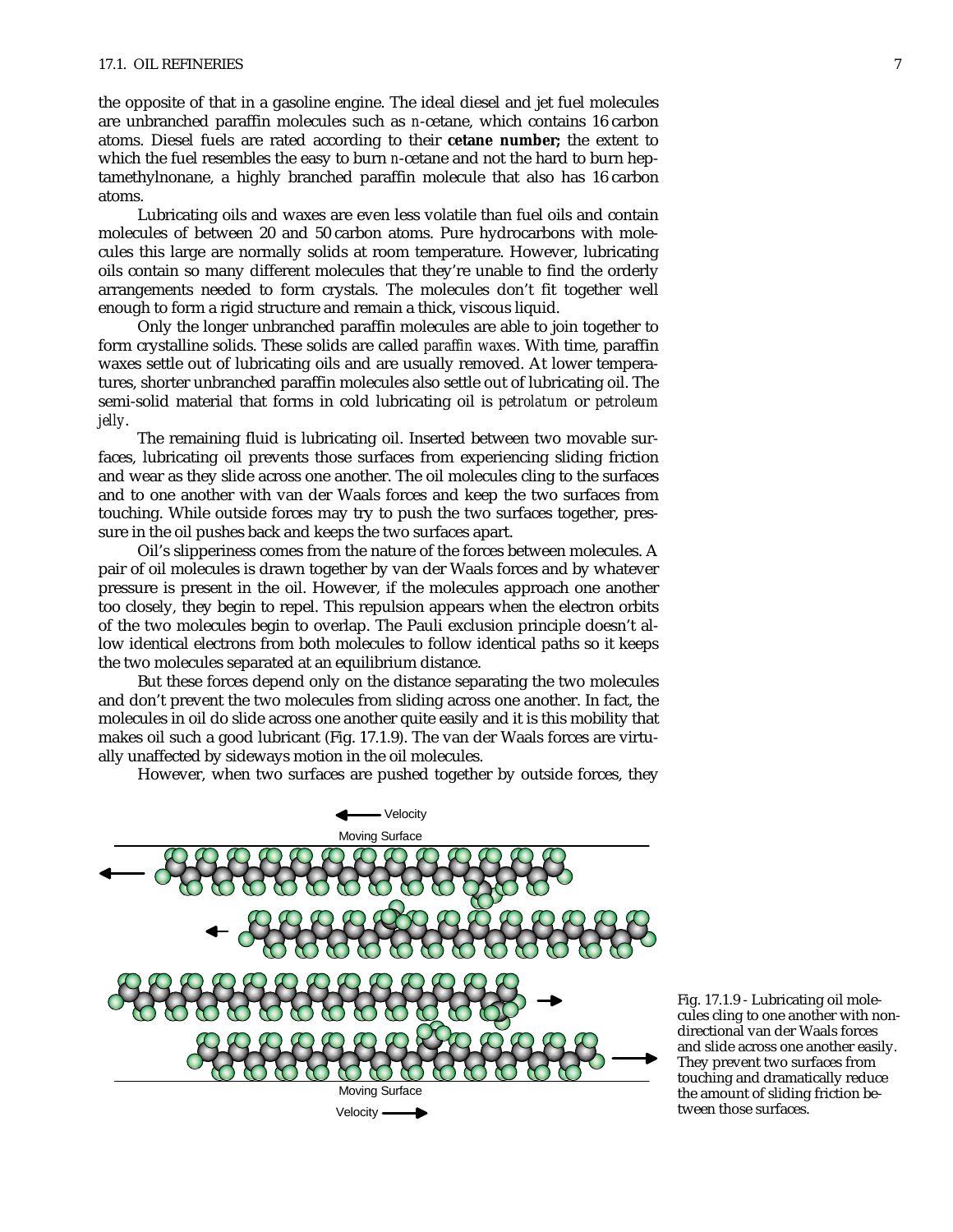create pressure in the oil. In a completely sealed environment, this rise in oil pressure wouldn't matter. But most lubricated surfaces have openings to the outside, where the pressure is lower. Since fluids always accelerate toward lower pressure, lubricating oil accelerates toward openings. The only thing preventing oil from squirting out from between two lubricated surfaces is the oil's viscosity—its difficulty flowing past itself. The more viscous the oil, the more it tends to remain between two surfaces to protect them from wear.

Using a lubricating oil with the right viscosity is important in many applications. If the oil isn't viscous enough, it will escape and will not protect the surfaces. If it's too viscous, energy will be wasted doing work against viscous forces, which turn that work into thermal energy.

An oil's viscosity depends strongly on the sizes of its molecules. The larger the molecules, the more viscous the oil. But molecular structure and temperature are also important. Some molecules, particularly cycloparaffins and aromatics, change their viscosities significantly as their temperatures change. Since most situations call for oils that don't change with temperature, most lubricating oils are composed primarily of branched paraffin molecules (Fig. 17.1.9).

Motor oils frequently contain additives to maintain their viscosities at higher temperatures. These additives are long molecules that roll up into compact balls at low temperatures but open up at high temperatures. In their open forms, these molecules thicken the oil and help it do its job. At very high temperatures, these additives and the oil itself fragment into smaller molecules and permanently lose much of their viscosity. That's why it mustn't be overheated.

The largest hydrocarbon molecules that leave an oil refinery are found in asphalt. Asphalt is what's left over when all of the other hydrocarbon molecules have been separated from crude oil. Asphalt molecules may have long paraffin chains or a number of interlocking rings, and frequently include atoms other than carbon and hydrogen. This crazy mixture of giant molecules is used mostly to pave roads. Asphalt molecules are large enough that the van der Waals forces between them prevent their motion at room temperatures. They form a stiff, structureless material that clings to surfaces and makes an excellent binder for the gravel in pavement.

The last major product of oil refineries is gases. These hydrocarbon molecules are so small that van der Waals forces can't keep them together at room temperature and atmospheric pressure, and they evaporate into gas. While many of these gaseous molecules are formed during the refining process, methane, with only 1 carbon atom (Fig. 17.1.2*a*), occurs naturally in underground reservoirs. Methane extracted from the ground is sent through pipelines and is sold as natural gas. It's a colorless, odorless, non-toxic gas that is significantly lighter than air. Breathing it is dangerous only because it contains no oxygen. Methane is very flammable, however, so a small amount of a sulfur-based odorant is added to it to help point out leaks.

Methane can only be liquefied by cooling it to very low temperature. This limitation makes natural gas difficult to store. However propane, with 3 carbon atoms (Fig. 17.1.2*b*), becomes liquid under pressure. Liquefied propane gas is stored in pressurized tanks and is used for heating and cooking. Liquefied petroleum gas (LP gas) contains both propane and butane.

Pressurizing the propane gas increases its density enough to sustain a liquid phase in a tank. Individual propane molecules continue to move back and forth between the liquid phase and the gaseous phase, but there's no net change in the amounts of liquid and gas. When you remove some of the propane gas from a tank to cook your food, some of the liquid evaporates to replace the missing gas molecules. This automatic replacement of the removed gas makes propane a very convenient fuel.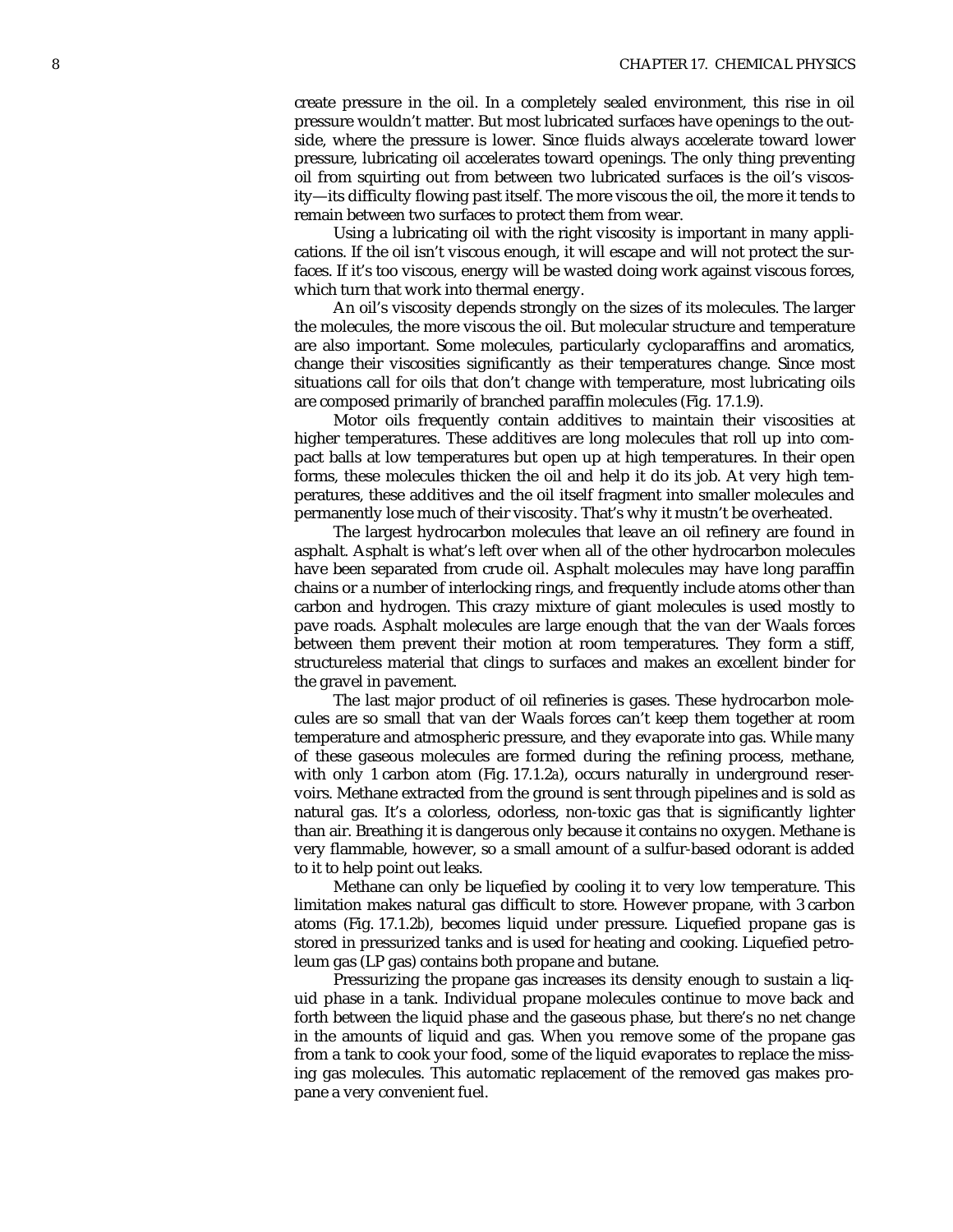### **CHECK YOUR UNDERSTANDING #2: Easy Come, Easy Go?**

The carbon dioxide molecules in dry ice are nonpolar and vanish into the air at a temperature of only –78.5 °C. What holds these molecules together as a solid?

## **Oil Refining: Removing Water and Salts**

After that long introduction, it's time to look at how an oil refinery works. The refinery must separate the various components of crude oil into specific petroleum products such as gasoline or lubricating oil. Unfortunately, the crude oil that arrives at the refinery rarely contains the right assortment of molecules for the products the refinery wants to produce. Thus the refinery must usually modify the molecules it receives so that they fit its products. This purification and modification is an enormous task and requires a large facility.

The refinery 's first job is to remove water and salt from the crude oil. These contaminants are of no use to the refinery. Fortunately, water and hydrocarbons don't mix well because their molecules don't bind to one another strongly. The molecules in water cling to one another with hydrogen bonds, while the molecules in oil hold onto one another only with weaker van der Waals forces. When you put the two liquids together, the water molecules stay bound to water molecules and the oil molecules stay bound to oil molecules. They don't mix.

What ultimately makes oil and water so **immiscible** is the strength of the hydrogen bonds between water molecules. It takes far too much energy to separate water molecules for them to mix with the oil molecules. If you pour water and oil into a glass, the less dense oil floats on top of the water and a sharply defined interface forms between the oil and the water.

The water molecules at this interface are special. While the water molecules below them can form hydrogen bonds with neighbors in all directions, the water molecules at the interface have only oil molecules above them. These surface water molecules cling particularly tightly to one another and they create an inward tension along the water's surface. A **surface tension** of this type appears whenever one material ends and another begins. Surface tension is particularly strong in water because water molecules attract one another so strongly.

Surface tension always acts to minimize a liquid 's surface area. The surface of the liquid behaves like an elastic membrane, stretching when you exert forces on it but always snapping back to a taut, smooth shape. Surface tension squeezes raindrops into tiny spheres and turns the surface of a calm lake into a trampoline for water bugs.

Surface tension minimizes the surface area between the water and the oil by making the interface flat and level. But if you cover the glass and shake it hard, the interface will stop being flat. Instead, the glass will become filled with droplets of oil in water and water in oil. You will have formed an **emulsion**, a situation in which droplets of one liquid are suspended in another.

Surface tension will quickly minimize the surface area of each droplet by making it spherical. But the emulsion will contain more surface area overall than it did before you shook the glass. Because it can further reduce the surface area by reducing the number of droplets, you will see the droplets touch and coalesce. Each time two droplets merge, their combined surface area goes down. Eventually all of the droplets will have joined together and the oil and water in the glass will have separated completely.

But the smallest droplets don't merge together easily. They experience large drag forces as they try to move through the surrounding liquid and travel extremely slowly. It takes a long time for them to find other droplets with which to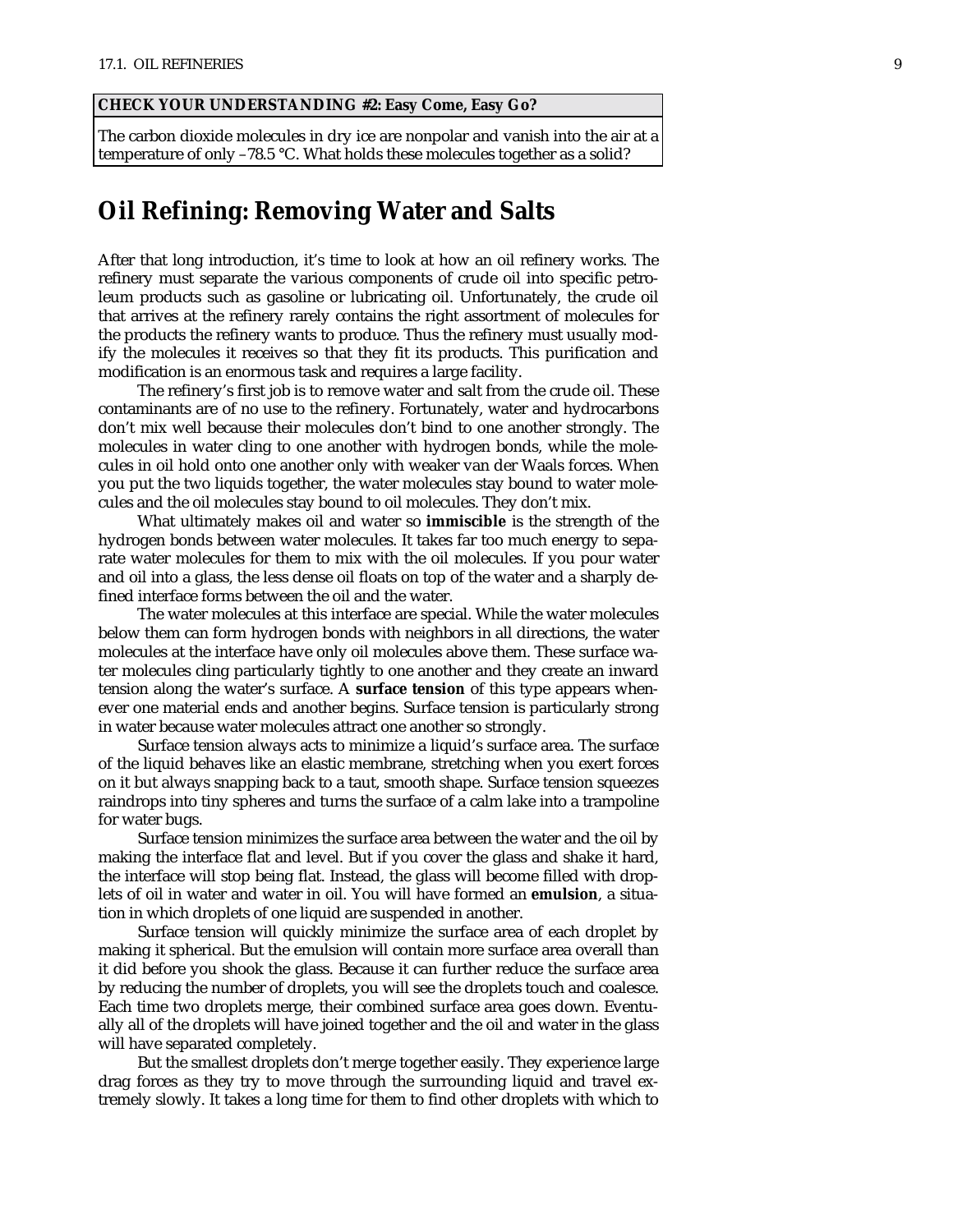

Fig. 17.1.10 - The temperature in a distillation tower decreases from the crude oil inlet to the top of the tower. Liquid extracted from trays at various heights and temperatures contain different mixtures of molecules, and are appropriate for different petroleum products.

coalesce. In thick, gooey crude oil, tiny water droplets form an emulsion that takes almost forever to settle. In fact, various chemical impurities in the petroleum actually surround the water droplets, so that they can't touch and coalesce. As a result, getting the water out of crude oil is quite difficult.

Oil refineries usually break the emulsions by heating the oil and passing it through settling tanks or filter columns. At elevated temperatures (90 to 150 °C), water's surface tension decreases and the water droplets are able to merge together more easily. In fact, the energetic water molecules bounce around so vigorously that they have trouble staying together at all. To keep molecules of water or oil from becoming gaseous, the hot crude oil must be kept under pressure. Heat also reduces the crude oil's viscosity and the water molecules are able to settle more easily.

As it settles, the water collects the salt molecules in the crude oil. Since salts are composed of electrically charged ions, they only dissolve in liquids that bind well with charged particles. Water molecules are polar and do a good job of dissolving most salts. Because hydrocarbon molecules are **nonpolar**—they have no electrically charged ends—they rarely dissolve salts. So the salts accumulate in the water as it settles to the bottom of a tank or filter column.

The smallest water droplets still have trouble settling out of the crude oil. Gravity and buoyant forces are sometimes just too weak to overcome drag forces. Many refineries use electrostatic precipitators to pull the water droplets through the oil. Since oil doesn't conduct electricity, it behaves like very thick air. Charged particles injected into the crude oil quickly attach themselves to water droplets and these electrically charged water droplets are pulled through the oil by electric fields.

#### **CHECK YOUR UNDERSTANDING #3: I'm All Shook Up**

Why must you shake most clear salad dressings before you serve them?

## **Distilling the Crude Oil**

Once water and salts have been removed from the crude oil, the refinery is ready to begin sorting its molecules. The principal sorting technique is distillation. Distillation is described in the supplement on water purification, but here the job is somewhat different. In water purification, the goal is to separate a volatile chemical (water) from a non-volatile chemical (salt) and the only molecule that becomes a gas at reasonable temperatures is water. But in petroleum distillation, almost all of the molecules can become gaseous in the right circumstances. So the refinery must carefully adjust those circumstances in order to collect particular groups of molecules from the mixture.

The crude oil leaving the water separator is heated and then injected near the bottom of a tall distillation tower (Fig. 17.1.10). This tower contains a series of collecting trays, one above the other (Fig. 17.1.11). The temperature inside the tower is carefully controlled so that it's highest where the crude oil enters the tower and gradually decreases from the bottom to the top of tower. Thus each collecting tray is a little cooler than the one beneath it.

As the hot oil enters the tower, all but the largest molecules evaporate and become gas. This gas gradually ascends the tower and its temperature decreases (Fig. 17.1.10). With each decrease in temperature, the molecules in the gas find it more difficult to stay apart. The larger molecules in the gas begin to stick to one another and form liquid in the tower's trays. Some of this liquid drips down from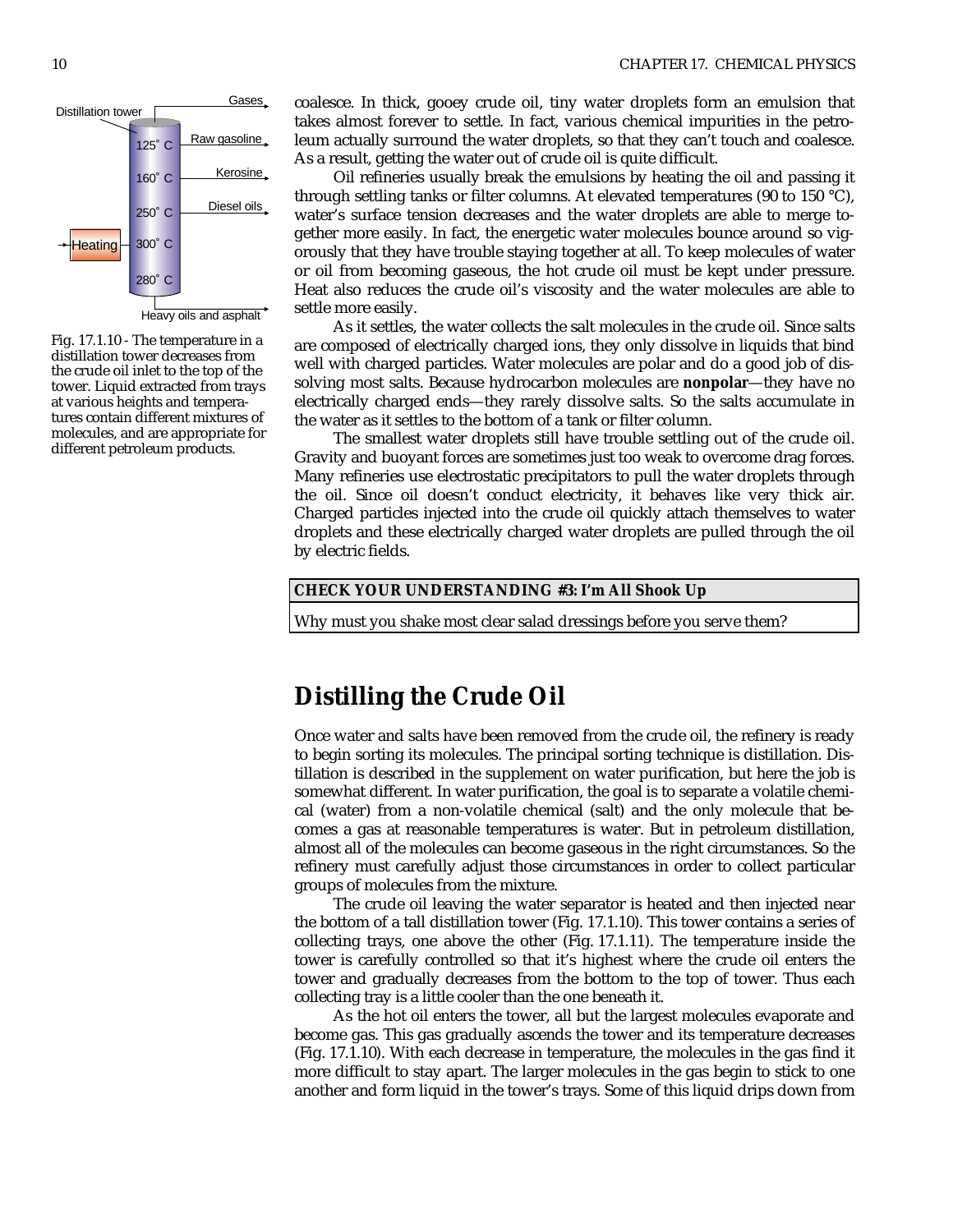each tray to the tray below. Overall, gas moves up the tower from below and liquid drips down the tower from above.

Each tray tends to accumulate those molecules that can be *either* gas or liquid at the tray's temperature of the. Any molecules that tend to be gaseous at that temperature will move up the tower to the trays above. Any molecules that tend to be liquid at that temperature will drip down the tower to the trays beneath. Thus each tray concentrates a particular group of molecules.

However this concentrating process doesn't produce pure chemicals. The liquid in a particular tray still contains a number of different molecules. While one range of sizes is most likely to accumulate in that tray, it will also contain some smaller and larger molecules that manage to find their way into the liquid. In general, nature always tries to maximize the randomness of a liquid. The same statistical rules that govern the flow of heat and are responsible for the laws of thermodynamics also make it very difficult to purify chemicals completely.

Unlike oil and water, these hydrocarbon molecules mix easily with one another. They all stick together with van der Waals forces, regardless of how large their molecules are. Chemical such as these that dissolve freely in one another are said to be **miscible**. While the smaller molecules will tend to evaporate from the liquid more easily than the larger molecules, they are all pretty much equal in the liquid itself.

Crude oil's first trip through a distillation tower separates it into several parts, including diesel oil, kerosene, and raw gasoline (Fig. 17.1.10). The diesel oil and kerosene are basically ready for consumer products, but the raw gasoline is not. It has a very low octane number and must be reformed and blended before it's ready for automobiles. Molecules that are too small to become liquid even at room temperature reach the top of the tower and are processed into propane and LP gases.

The largest molecules that enter the distillation tower rarely become gaseous below 300 °C and drip as a liquid to the bottom tray. It might seem reasonable to heat this **residual liquid** to a higher temperature to separate its molecules from one another. Unfortunately, temperatures above about 360 °C cause hydrocarbon molecules to decompose into fragments, a phenomenon called **cracking**. These fragments can then recombine to form gums that plug up the distillation equipment. To avoid cracking, the distillation columns must avoid excessive temperatures.

While the molecules in the residual liquid can still be separated by distillation, that distillation must be performed at very low pressures in a vacuum distillation tower (Fig. 17.1.12). The residual liquid from an atmospheric pressure tower is reheated to 350 °C and fed into a vacuum tower near its base. Gases move upward while liquid moves downward and each tray accumulates those molecules that can be either gaseous or liquid at its particular temperature.

Because the pressure and density of the gas are reduced in the vacuum tower, molecules don't have to be very volatile to become a gas. Since forming a thin, low pressure gas of lubricating oil molecules is much easier than forming a dense, high pressure gas of those same molecules, it occurs at a much lower temperature. Thus the vacuum distillation column is able to separate various lubricating oils and waxes from molecules that simply aren't volatile. The residual liquid leaving the bottom of the vacuum column is asphalt.

The hydrocarbon gases that reach the top of the atmospheric pressure distillation column must still be separated according to molecular size. As usual, this separation involves distillation, but this time the distillation is done at high pressures and relatively low temperatures. By squeezing the gas molecules close together, the refinery encourages them to spend time as a liquid and they drift upward as gas and downward as liquid. Trays near the bottom of the high pressure tower accumulate liquid butane, those near the middle of the tower accu-



Fig. 17.1.11 - Inside a distillation tower is a series of trays, each one cooler than one below it. Gaseous oil molecules bubble up through each tray from below. As they do, the larger molecules condense into liquid. The liquid in each tray is different, with lower trays containing larger molecules than upper trays.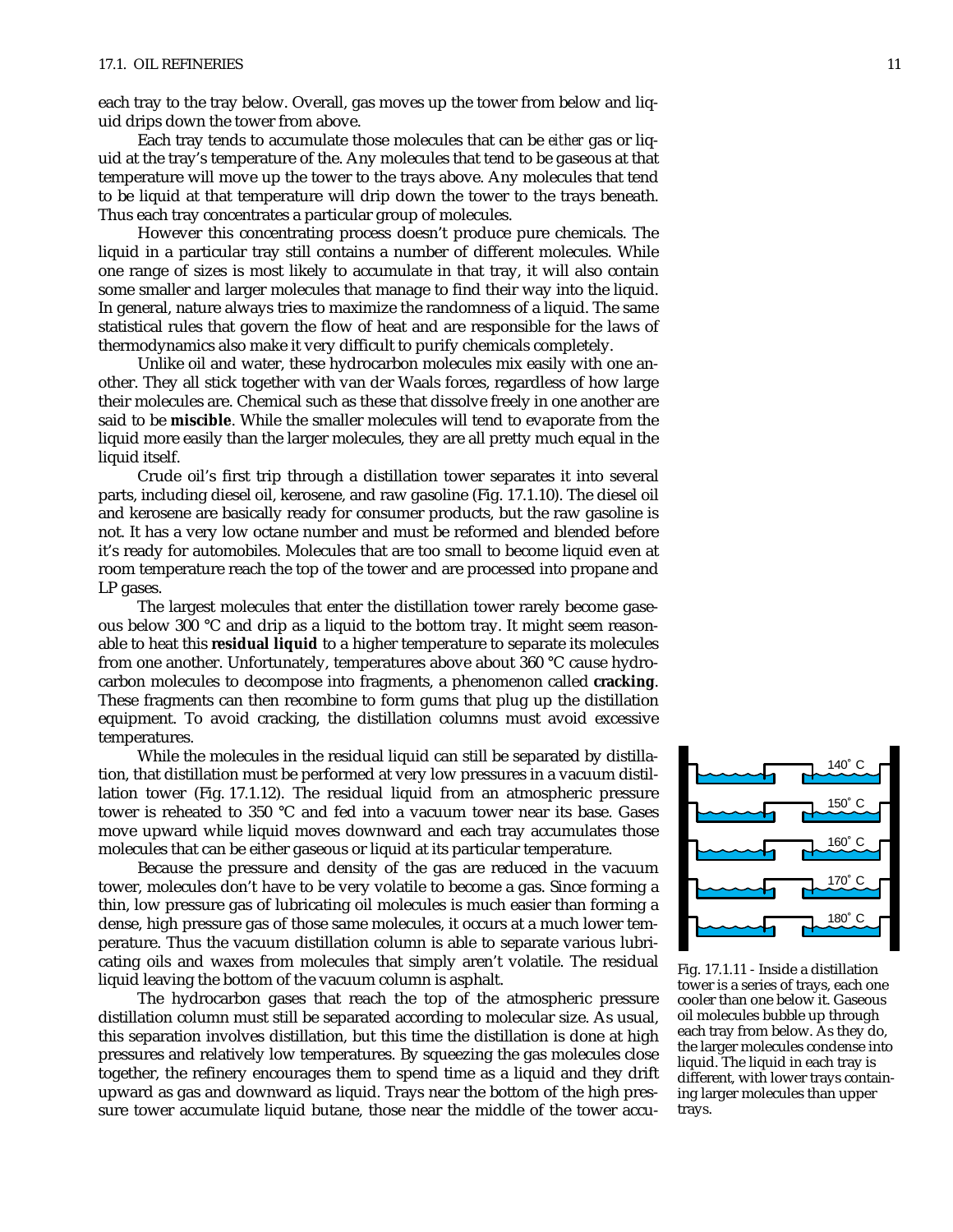

Fig. 17.1.12 - In a vacuum distillation tower, the reduced pressure allows even relatively non-volatile lubricating oils to become gaseous.

tower accumulate liquid butane, those near the middle of the tower accumulate liquid propane, and ethane and methane drift to the top of the tower.

### **CHECK YOUR UNDERSTANDING #4: Too High To Climb?**

Why will very few large molecules be found in a tray near the top of the first distillation tower?

## **Thermal and Catalytic Cracking**

Unfortunately, just sorting the molecules in crude oil isn't good enough for most refineries. The principal outputs of these refineries are transportation fuels and there is comparatively little market for the other molecules in crude oil. Since less than half of the molecules in crude oil are suitable for transportation fuels, the refinery has a problem. Moreover, it can't store the unmarketable molecules indefinitely. While the refinery burns some of the less useful molecules to provide its own power, it must sell everything else to make room for incoming crude oil. So large integrated refineries have facilities for converting the less useful molecules in crude oil into ones it can sell.

The original method for converting larger molecules into smaller molecules is thermal cracking. Above about 360 °C, hydrocarbon molecules decompose into fragments. At that temperature, the random thermal energy in a hydrocarbon molecule is occasionally large enough to break that molecule into two pieces. After a short time as a free radical, each fragment rearranges into something that's chemically stable. Most of the time the new molecules are smaller than the old molecules.

The higher the temperature, the more often such decompositions occur and the faster the petroleum cracks. While thermal cracking is a nuisance to be avoided in distillation, it's valuable when done in a controlled manner in a cracking tank. The big molecules that aren't suitable for gasoline generally decompose into smaller ones that are.

Moreover, thermal cracking produces many olefin molecules that have higher octane numbers than the usual contents of crude oil. These olefin molecules are made when the free radical fragments of original hydrocarbon molecules rearrange internally to form double bonds. If the last carbon atom in a chain has only three neighbors, it can complete its electronic shell by forming a double bond with the carbon atom next to it. This rearrangement causes the neighboring carbon to abandon a hydrogen atom, which immediately becomes part of a hydrogen molecule. So thermal cracking creates many smaller molecules, with double bonds at their ends, and hydrogen molecules.

But thermal cracking is difficult to control and also creates many large and useless molecules. As a rule, the higher the temperature in the cracking tank, the higher the octane of the gasoline it produces but the smaller the yield. To make premium gasoline by thermal cracking, the refinery might have to waste all but 20% of the hydrocarbons it feeds to the cracking tank. Because this waste is intolerable, thermal cracking has been replaced almost completely by fluid catalytic cracking and reforming.

In these processes, hot hydrocarbon molecules are brought into contact with silica-alumina catalysts. Like all catalysts, these materials facilitate chemical reactions by reducing the activation energies needed to complete them. When a hydrocarbon molecule attaches to the surface of the catalyst, the catalyst helps it rearrange (Fig. 17.1.13). The catalyst reduces the potential energies of the par-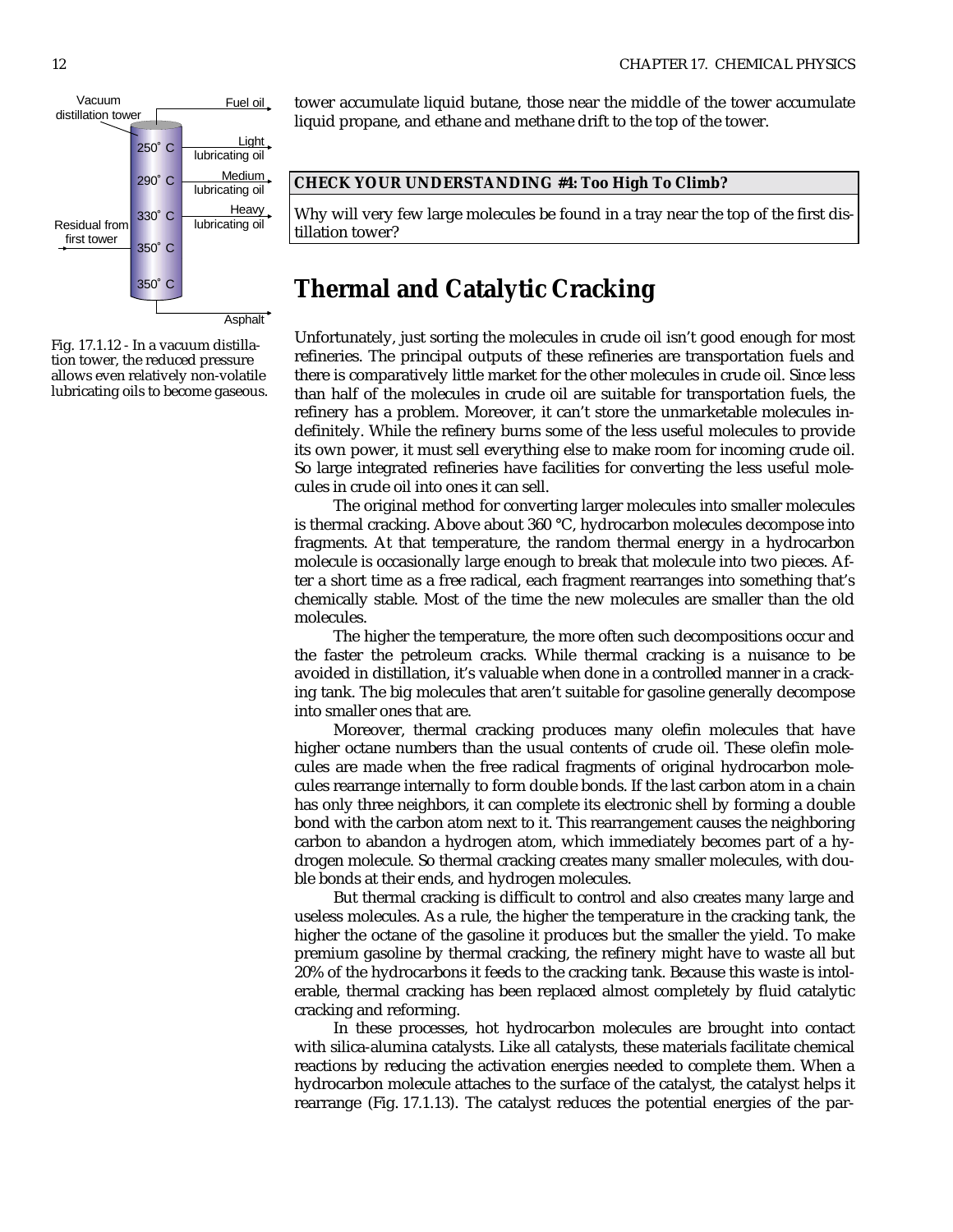

Fig. 17.1.13 - A catalyst provides a special surface (*a*) to which a long unbranched paraffin molecule can attach (*b*). The catalyst helps the molecule crack into two parts (*c*)—the final pair of carbon atoms in each of the new chains is joined by a double bond and a hydrogen molecule is released. Once the rearrangement has occurred, the new molecules leave and the catalyst is left unchanged (*d*).

tially rearranged molecules so that less overall energy is needed to complete the rearrangement. Catalyzed rearrangements thus proceed at lower temperatures.

These catalysts also help to control the rearrangements. A particular catalyst will assist certain rearrangements more than others. Catalysts are particularly helpful in cracking larger molecules into smaller ones so that yields of gasoline molecules are much higher with catalysts than without.

Because all of the catalyst's work is done by its surface, most commercial catalysts are designed to have lots of surface area. The silica-alumina catalysts used in fluid catalytic cracking are actually small particles of porous materials. These particles are only about 50 microns in diameter and they swirl around with the fluid they are cracking.

The reactions take only a few seconds to complete, after which the catalyst particles must be separated from the fluid. The mixture passes through a *cyclone separator*, where it moves very rapidly around in a circle. The acceleration causes the denser catalyst particles to migrate to the outside of the separator and the clear fluid can then be extracted from the middle of the device.

Unfortunately, the catalyst particles quickly accumulate a coating of very large molecules that don't react and can't be removed easily. Like most catalysts, they lose their catalytic activity when their surfaces become dirty. The only effective way to clean the surfaces of these particles is to burn the residue off them. That's just what the oil refinery does. This burning regenerates the catalyst particles and prepares them for their next trip through the fluid.

## **CHECK YOUR UNDERSTANDING #5: It's All On the Surface**

Which would make the more effective catalyst, a 1 kg cube of silica-alumina or 0.1 kg of silica-alumina particles?

# **Improving the Quality of Petroleum Products**

Catalysts also help individual hydrocarbon molecules to change their structures, processes called *isomerization* and *reforming*. Long unbranched paraffin molecules and cycloparaffins aren't useful in gasoline because they cause knocking. **Isomerizing** catalysts, usually platinum, help the unbranched molecules to rearrange into highly branched molecules (Fig. 17.1.14). **Reforming** catalysts, usually plati-



Fig. 17.1.14 - An unbranched paraffin molecule (*a*) attaches to the surface of an isomerizing catalyst (*b*). This catalyst helps a carbon atom and a hydrogen atom exchange places (*c*) by stabilizing the pieces during the exchange. The branched paraffin molecule leaves and the catalyst is left unchanged (*d*).